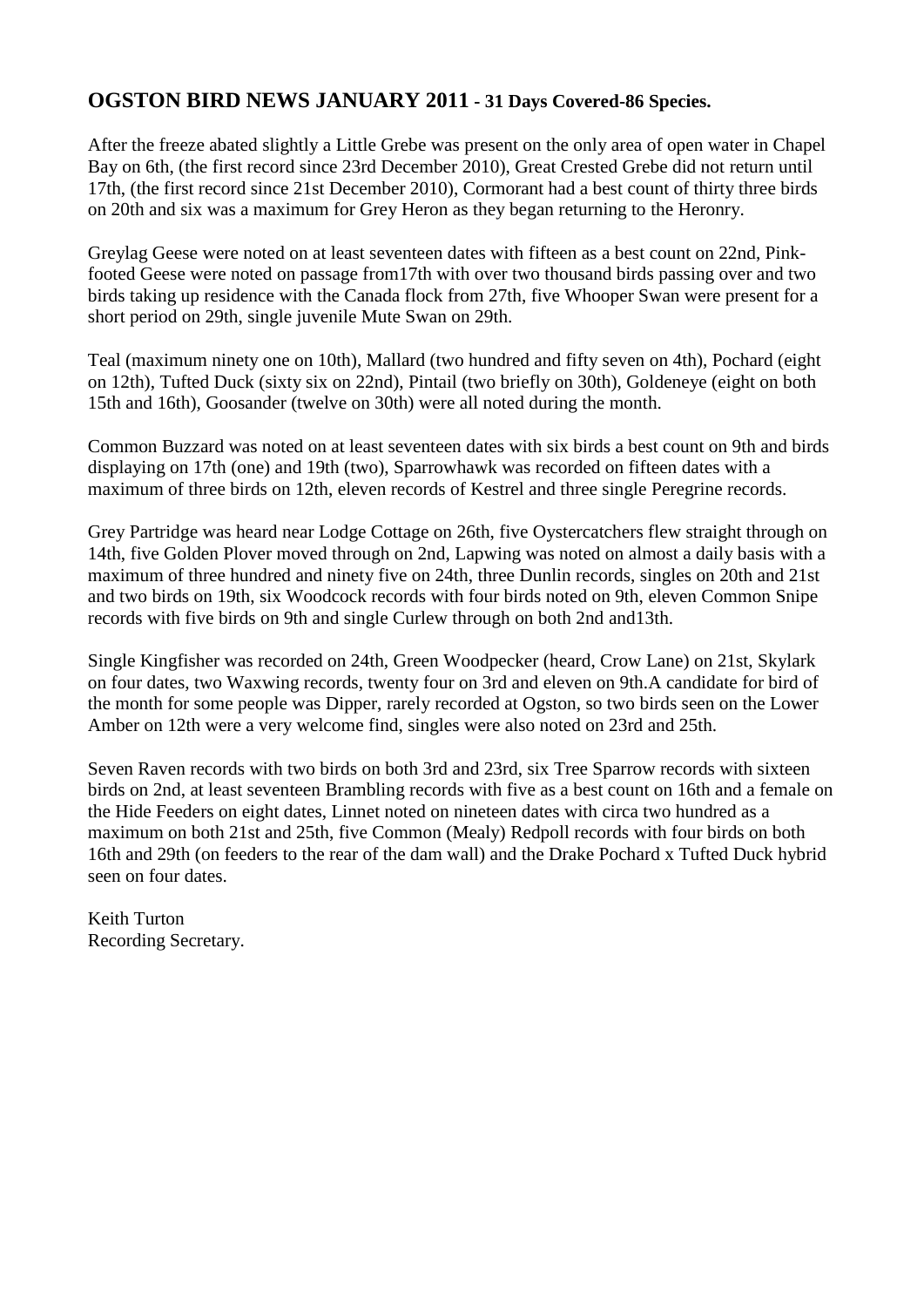### **OGSTON BIRD NEWS FEBRUARY 2011 - 28 Days Covered-87 Species.**

A maximum of three Little Grebe on 17th, Great Crested Grebe had six birds on both 1st and 17th, Cormorant reached thirty seven on 21st and Grey Heron had twenty five birds noted on both 12th and 17th.Seven records of Pink-footed Geese with a best count of seventy seven birds through on 10th, Greylag Geese were noted on at least twelve dates with ten birds as a best count on 12th whilst maximum for Canada Geese was twenty eight on 7th.

Three Shelduck were new on 11th as were the pair of Shoveler on same date, Teal had a best of fifty on 15th, Wigeon just four birds on 14th, circa one hundred Mallard on 1st, eight Pochard records with eight birds as a best count on 6th, Tufted Duck had fifty plus noted on 4th, Goldeneye were present for the whole month with seventeen birds on 6th and Goosander was noted on at least ten dates with seven birds on both 11th and 22nd.

Common Buzzard was recorded on at least fourteen dates with eight birds in the air together on 11th, Sparrowhawk was noted on ten dates with four birds on 11th, Kestrel had just six records with two birds on 1st and two Peregrine noted on both 4th and 14th and probably on 25th.

Six wader species were recorded, Oystercatcher on fourteen dates with three birds a best count both 25th and 28th (first bird noted on 12th), Ringed Plover on at least eighteen dates with four birds as a maximum on both 24th and 25th (first bird noted on 8th), resident Lapwing flock had a count of two hundred and seventy seven birds on 21st, six Dunlin records with three birds on both 14th and 15th, Common Snipe on just two dates with five birds on 6th and Curlew on eleven dates with seven birds as a maximum on 22nd.

The gull roost continues to be a huge disappointment, Ogston has deteriorated from being one of the premier sites in the country to bottom of the league, although there has been two species of note. An adult Mediterranean Gull was present on 6th and two adult Little Gull were on site from mid afternoon on 19th until mid morning on 20th before flying south.

Other birds worthy of a mention were three Waxwings on 3rd seven more on 12th, Dipper on both 6th and 11th both single birds, Raven on five dates with two birds on 8th, single Tree Sparrow on 12th, Brambling on at least fourteen dates with a maximum of five birds on 15th and a very regular female visitor to the feeding station at the hide. Common (Mealy) Redpoll was recorded on three dates with three birds on 11th, Lesser Redpoll on nine dates with eight birds on both 12th and 21st and the male Pochard x Tufted Duck on both 3rd and 4th.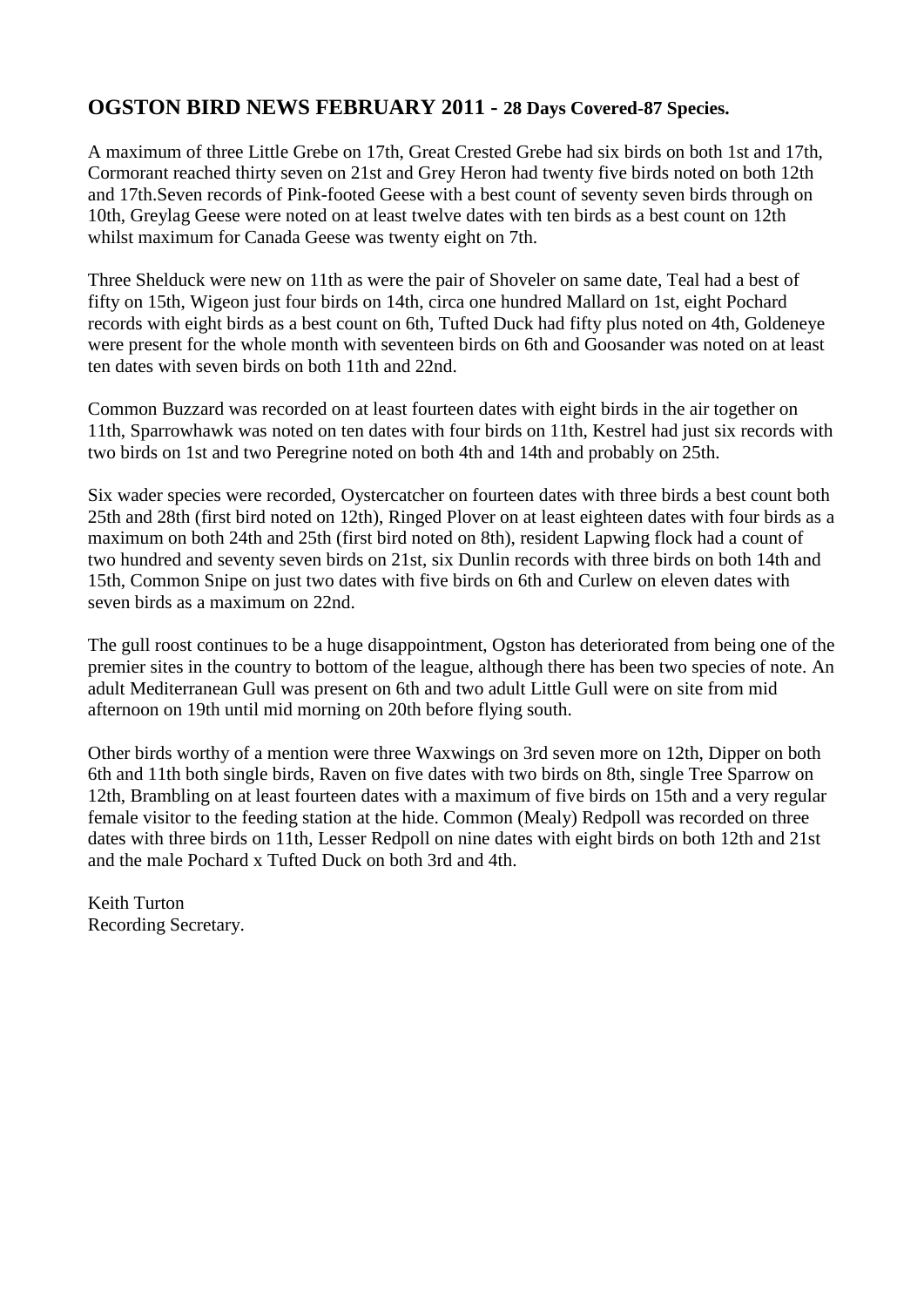## **OGSTON BIRD NEWS MARCH 2011 - 31 Days Covered-98 Species.**

There were at least seven records of two juvenile Mute Swan also an adult on 8th, fifteen records of Greylag Geese with a maximum of twenty birds on both 22nd and 26th, Mandarin Duck was noted on at least nineteen days with eight as a best count on 22nd, eight Shoveler on 12th and four on 26th and Goldeneye on twenty one dates with nine birds on 20th. Little Grebe noted on six dates, Great crested Grebe on at least fifteen days with a best count of twenty four on both 9th and 10th, Cormorant had a maximum of twenty nine on 1st but diminished to just nine birds at month end and Grey Heron had a best count of twenty eight birds on 4th with twelve birds on nests during month.

Both Osprey and Red Kite made an appearance on 28th, Peregrine was noted on six dates and a single Merlin was observed on 16th (not recorded during 2010).

Ten wader species were recorded with single Golden Plover on15th present in front of the public hide in thick fog, single Grey Plover 30th which was in front of members hide and flew off at 09.15 hours, Oystercatcher on at least twenty eight days with four birds on 12th, Ringed Plover on twenty seven dates (4), Little-ringed Plover sixteen dates (ten), circa one hundred and fifty Lapwing on 4th, seven Dunlin records, Common Snipe on at least seventeen days with a best of ten birds on 24th, ten Redshank records and fifteen Curlew records with twelve birds on 6th.

Although the gull roost did not really materialise three birds of note did make an appearance, these were an adult Kittiwake on 13th (incredibably an adult bird was also present on same date in 2010), a 1st winter Yellow-legged Gull on 4th and finally a superb adult Iceland Gull was present late evening on 6th and still on site very early on 7th.

Summer migrants began to arrive from 12th with three Sand Martin (17th in 2010), single Chiffchaff same date (20th in 2010), single Barn Swallow on 26th (22nd in 2010), single House Martin on 21st (30th in 2010), Blackcap on 27th (during Breeding bird survey), a female was noted on 14th in 2010. First Wheatear was recorded on 18th, although the bird was not present on site it was still within the recording area, another single was in front of the members hide early on 24th.

A Rock Pipit was heard calling as it flew over the reservoir early on 27th; it was both seen and heard during the afternoon on 28th.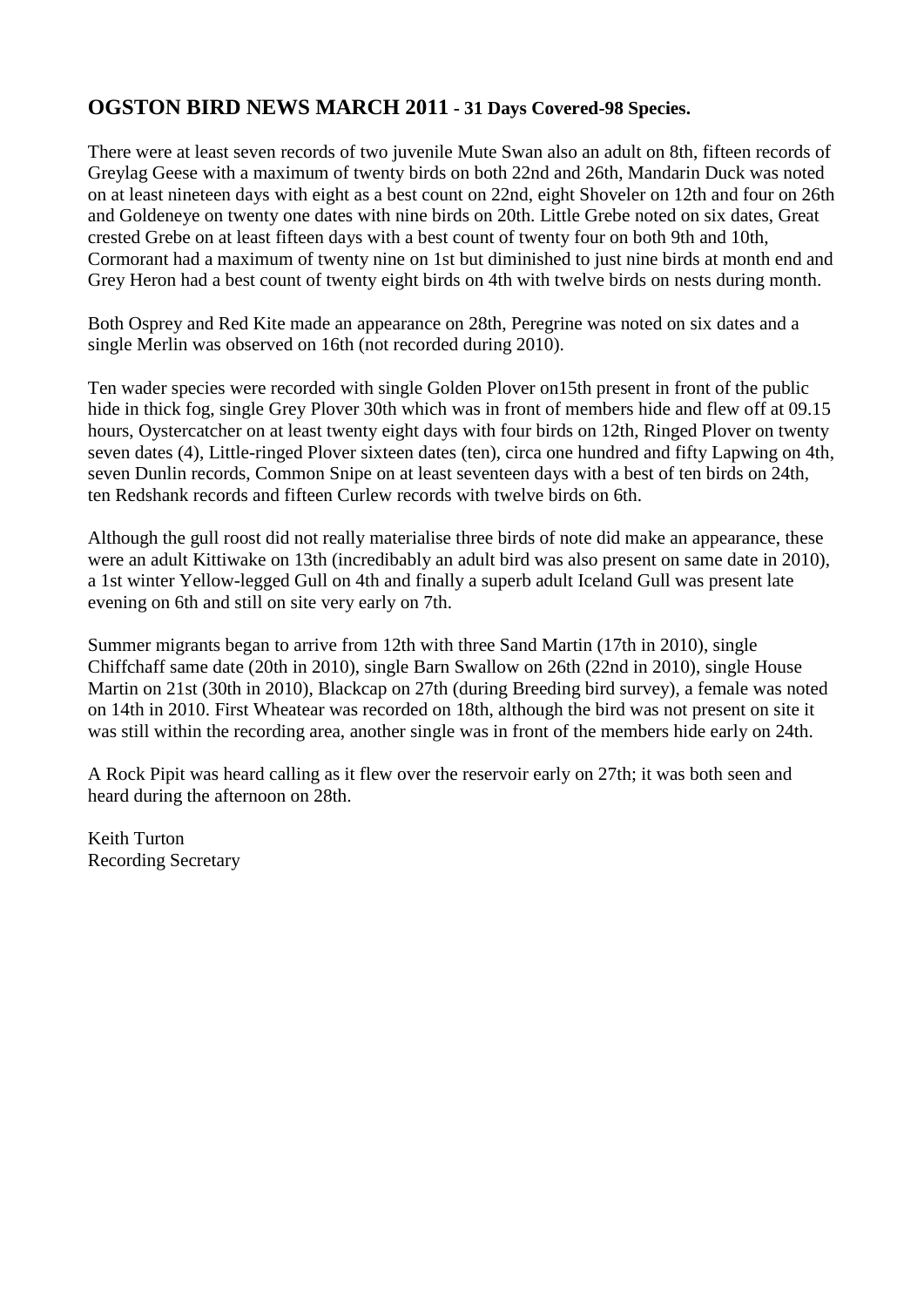# **OGSTON BIRD NEWS APRIL 2011**

No Report.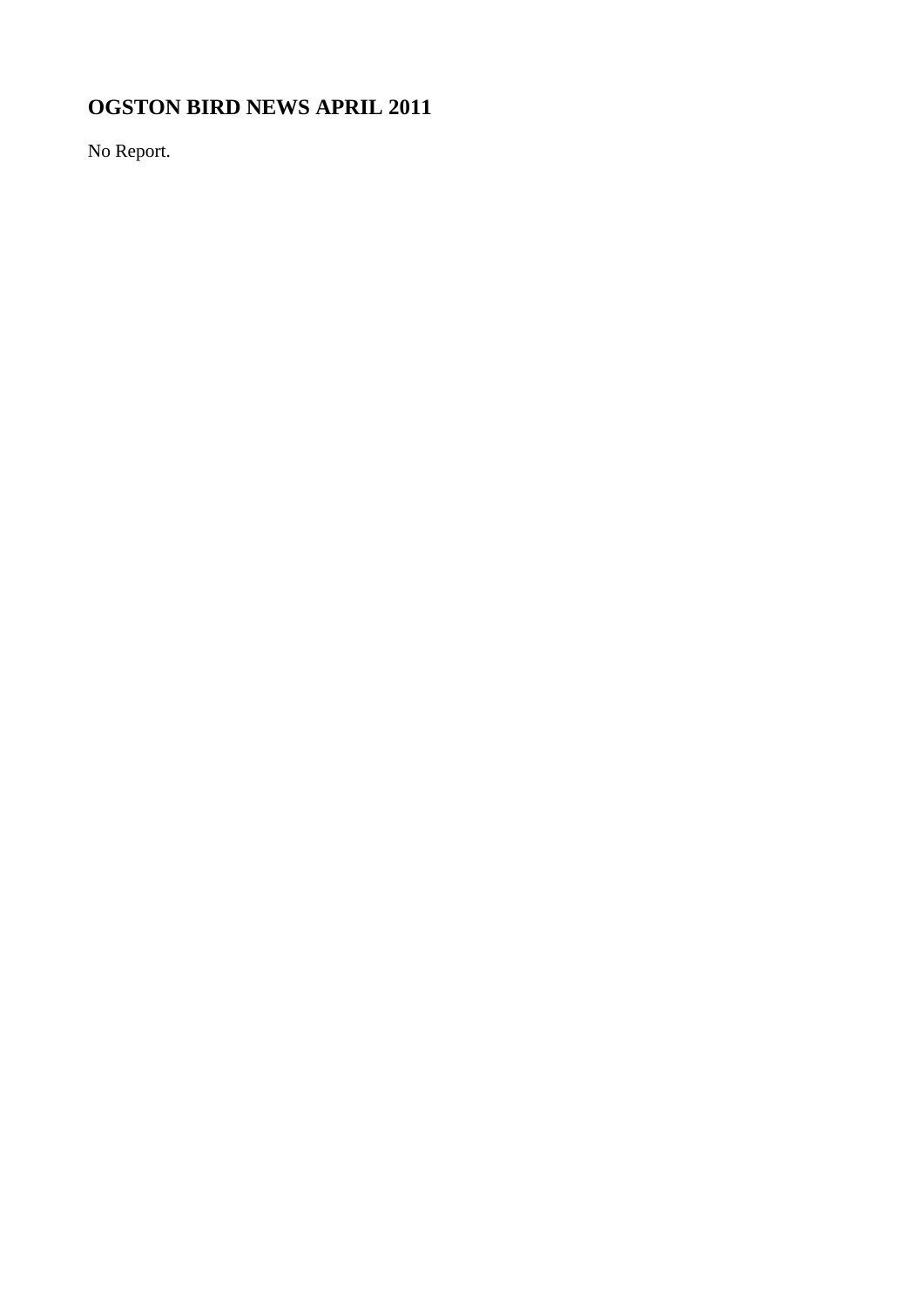## **OGSTON BIRD NEWS MAY 2011 - 106 Species.**

A major month for wader passage at Ogston with sixteen different species recorded during the month. Oystercatcher was first on the list with a maximum of eight birds on 30th, Little ringed Plover noted on almost a daily basis with a best count of eighteen on 8th, Ringed Plover well represented with up to twenty five birds on 18th, single Grey Plover in superb summer plumage was present for most of 5th, Lapwing with up to eighteen birds 9th, three Turnstone in the afternoon of the 18th were a welcome addition to the year list, the ten Sanderling noted on 18th is a new site record (previous best was six birds), Dunlin recorded almost daily with seven birds on 29th, three single Green Sandpipers, Common Sandpiper on at least eight dates with more than six birds 7th, two singles of both Redshank and Greenshank, Common Snipe on three dates, Bar-tailed Godwit on three dates, four Curlew on 24th and twenty one Whimbrel on 1st.

Eight raptor species have been recorded including another addition to the year list that of a 2nd calendar year male Hen Harrier which flew north west on 7th, Osprey noted on two dates, Red Kite on two dates with probably two different birds on 22nd, five Common Buzzard on 11th, three Sparrowhawk on 10th, single Kestrel, four single records of Peregrine and Hobby noted on at least seven dates.

Seven Barnacle Geese on 8th were another welcome addition to the year list, single Pink-footed Goose was present on 1st, and up to eighteen Greylag Geese were recorded with six goslings noted on at least four dates, there were four records of Mandarin Duck with three males on 9th. A Sacred Ibis was present on site on 16th; although the bird was considered to be an escape it must have been a great surprise to all who were able to see it. Yet another addition to the year list occurred on 19th when a Spoonbill arrived from the north at 11.25 am and proceeded to drift slowly south west at 11.35 (the only other record of this species was 9th November 1969).

Ogstons First Purple Heron

A first summer Purple Heron arrived from the north at 10.40 hours on 8th and landed in a tree by the dam wall where it remained until being disturbed by boats and left north east at 12.20 hours. Without a doubt the bird of the year so far and it must have given the observers present a great start to the day.

Other species recorded during the month were Common, Arctic and Black Tern, Spotted Flycatcher, Wheatear, Reed Warbler, Raven and Cuckoo; a "flava" Wagtail thought to be Grey-headed flew through on 17th.

Juvenile birds which have been recorded so far are: Greylag Goose, Mallard, Moorhen, Coot, Littleringed and Ringed Plover, Lapwing, Tawny Owl and many Great Tit, Blue Tit, Long-tailed Tit, Nuthatch and Treecreeper.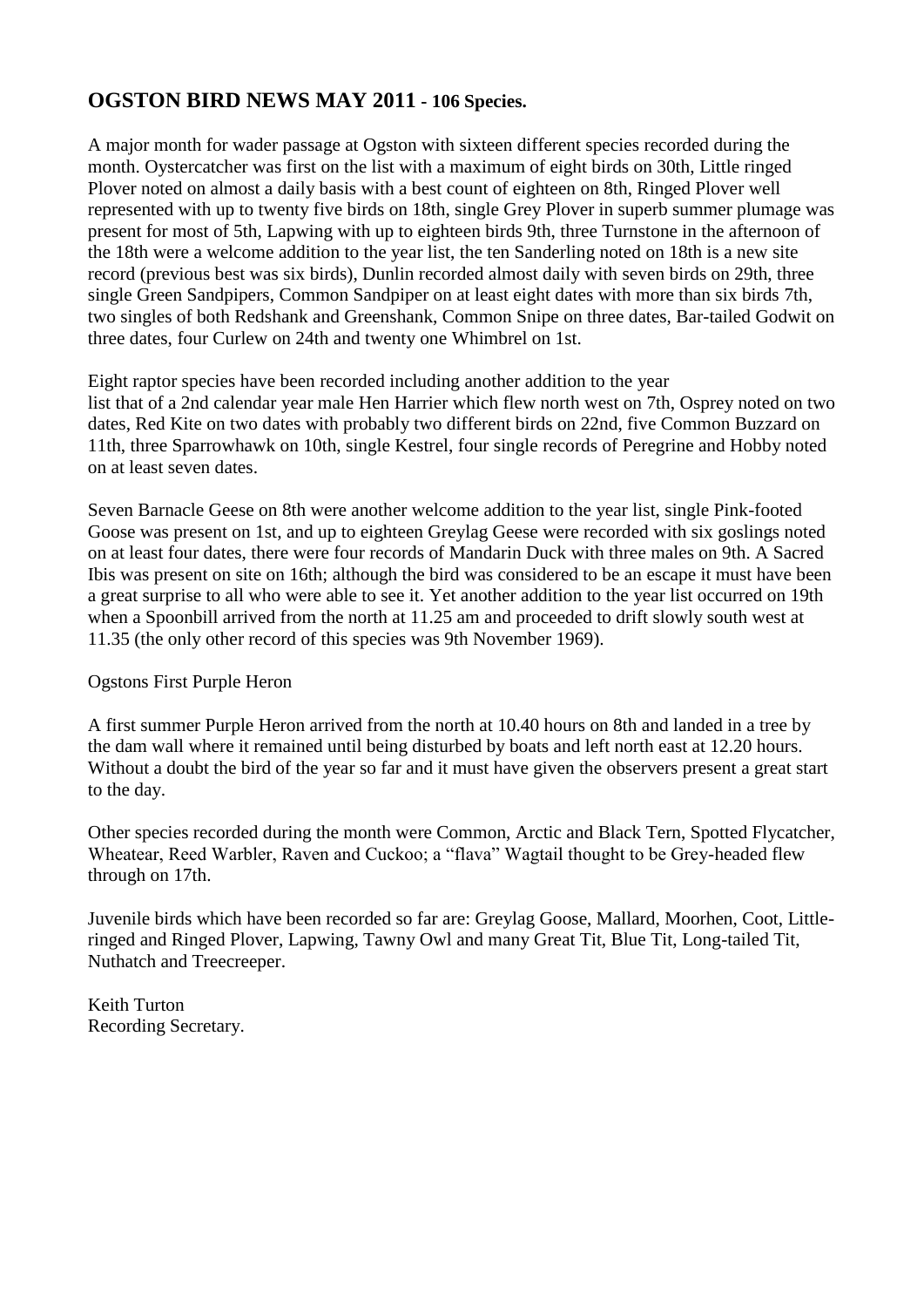#### **OGSTON BIRD NEWS JUNE 2011 - 28 Days Covered-98 Species**

Two juvenile Mute Swan have been present again all month, Greylag Geese had a best count of twenty six on 8th which included the six young, one hundred and eleven Canada Geese were on site same date and included two juveniles, single male Teal on both 18th and 30th, female Mandarin Duck have been seen with young (three) on at least four dates. Seven juvenile Mallard were seen on 19th, three male Gadwall on 20th with a single on both 24th and 25th, two male Pochard on 22nd and four birds circled the reservoir on 28th before leaving south-south east and eighty two Tufted Duck were noted on 30th. A single Little Egret which was observed early morning on 1st was a very welcome addition to the

year list.

Osprey was recorded on 14th/21st/24th and 25th, Red Kite on 5th, Common Buzzard on at least seven dates with nine birds on 4th, single Sparrowhawk on five dates, Kestrel on nine dates with two birds on both 8th and 11th, eleven Hobby records with three birds a maximum on 7th and two single records of Peregrine.

There were eleven species of wader recorded during the month which included a count of forty three Little-ringed Plover on 11th, at least twelve records of Ringed Plover with four juveniles on 8th, single Turnstone on 4th, single Dunlin on 11th, single Common Sandpiper on three dates, Redshank on 20th and 24th, five Curlew records with four birds on 25th and a Whimbrel on 24th.

A candidate for bird of the month had to be a Wood Sandpiper which was present in Chapel Bay for a few minutes only on 22nd; this was Ogston's first record since 2002, second candidate was another Red-rumped Swallow (second this year) which was seen on 7th.

Sixty seven B.H.Gull moved south on 27th, single Common Gull on 11th and an adult and a 1st summer on 27th, two Herring Gull south on 12th, single L.B.B.Gull on 9th also present same date was a Yellow-legged Gull. Common Tern noted on ten dates with three birds on 12, Arctic Tern was seen on just three dates all singles and a 1st summer Mediterranean Gull seen on 3rd added a little more interest..

Cuckoo was recorded on 8th/10th/23rd and 27th, single Little Owl on 24th, the two juvenile Tawny Owl were recorded on at least seven dates with an adult bird two of the dates, three single Kingfisher records, G.S.Woodpecker with young on six dates (four on 11th), circa forty five Sand Martin east on 28th, single Redstart were present on both 20th and 27th and were the first record of the year. Three records of Crossbill male on 16th, female on 23rd and five birds on 25th. Whilst all common warblers have been recorded during the month there has been a vast decline in Lesser Whitethroat records with a only single birds in both April and May.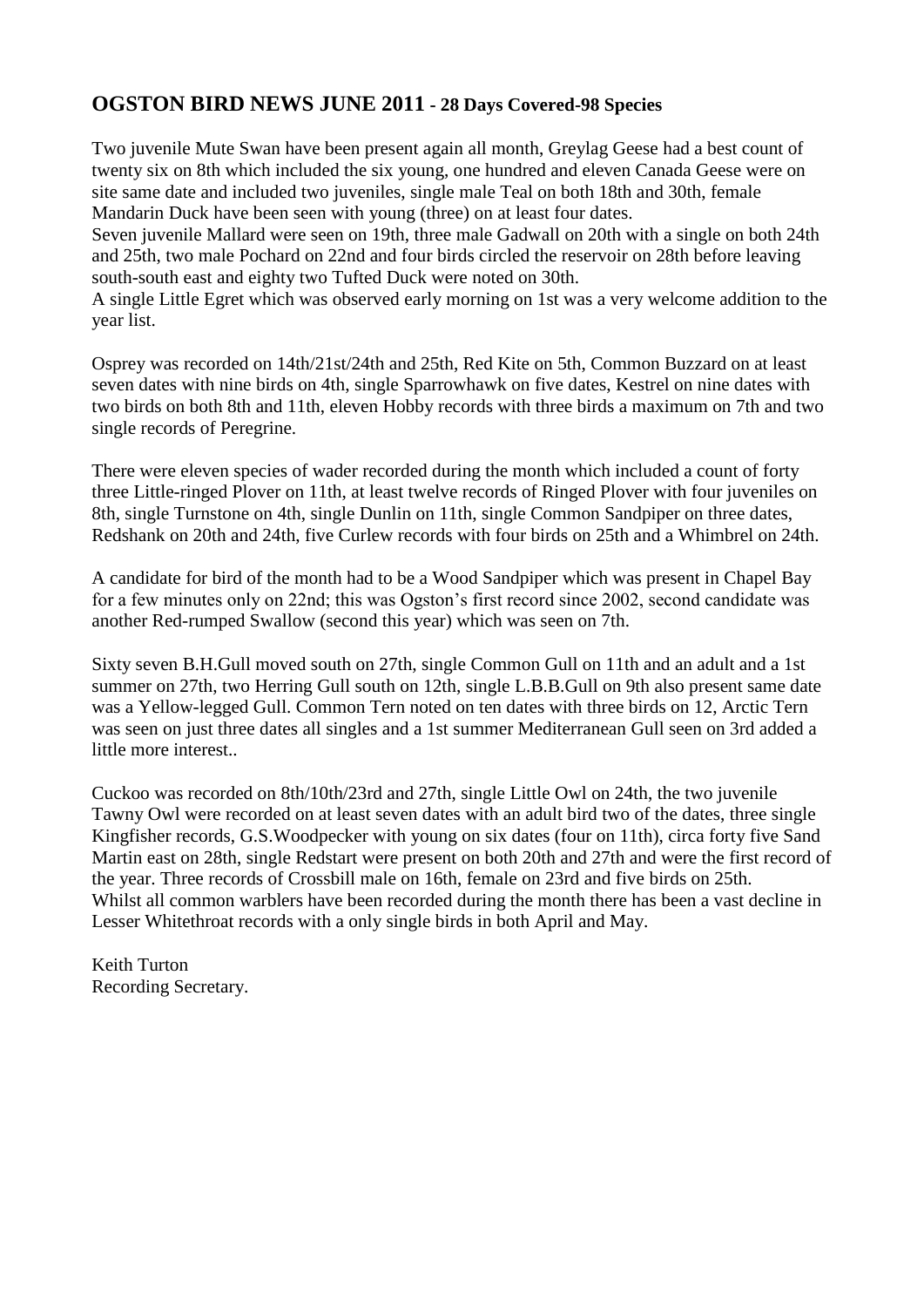#### **OGSTON BIRD NEWS JULY 2011 - 30 Days Covered-75 Species.**

Little Grebe was noted on three dates with two birds on 14th, Great Crested Grebe on four dates with eight birds on 21st, twenty five was the maximum for Cormorant on 12th, single Little Egret on 5th, Mute Swan on four dates with four birds on 5thsix records of Greylag Geese with the six juveniles still present at month end.

Shelduck (two) on 4th, Shoveler (four) on 8th, Wigeon (five) on 7th, Teal five records with eight birds as a best count on 8th, five records of Mandarin Duck with nine birds on 11th, one female Gadwall on 30th, three Pochard on 12th and seven records of Tufted Duck with a maximum of one hundred and thirty on both 7th and 8th.

Single Osprey on 6th, five Common Buzzard records with six birds on 1st, female Sparrowhawk noted on 22nd and 29th, three single records of Kestrel, two of Hobby (5th and 13th) and a juvenile Peregrine on 11th and 14th.

Just seven wader species were noted: eight records of Little Ringed Plover with five juveniles on 10th, Ringed Plover on four dates with three birds on both 1st and 2nd, five Lapwing records with juveniles on three dates, single Green Sandpiper on 5th, Common Sandpiper on twelve dates with circa ten on 7th, Redshank noted on two dates with two birds on 7th and single adult Greenshank also on 7th.

Other birds worthy of a mention were two Raven on 5th, four records of Siskin with a best count of circa forty on 10th; single Crossbill on 7th and ten juveniles on 14th and the presumed escaped Sacred Ibis on 18th.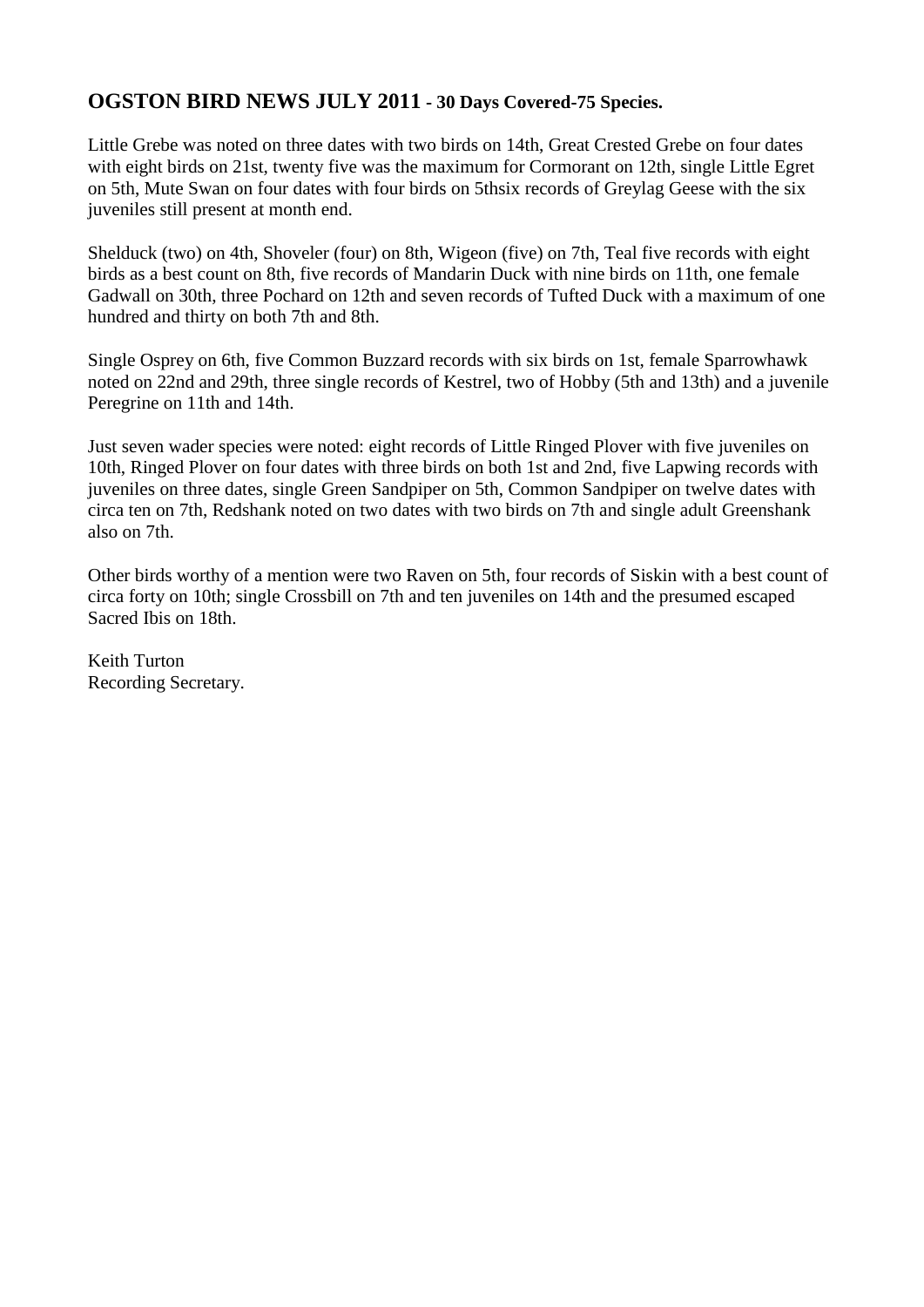## **OGSTON BIRD NEW AUGUST 2011 - 27 Days Covered-90 Species.**

A very welcome addition to the year list occurred on14th when a juvenile Black-necked Grebe was found. Little Grebe was noted on two dates with two birds on 31st, Great Crested Grebe had records on five dates with three birds on 24th and a juvenile bird on 27th.Mute Swan was noted on three dates- two birds on each occasion, single Shoveler on 29th, nine Teal on 28th and Mandarin Duck on five dates.

Single Marsh Harrier passed through on 23rd, just two Common Buzzard records, seven Sparrowhawk records (all singles), just two records of Kestrel, single on 27th with two birds together on 31st, Merlin on 28th, Hobby on seven dates with four+ birds noted on 28th and five Peregrine records with two birds seen on 29th.

Single juvenile Little-ringed Plover on 29th, single Ringed Plover on 27th and three birds north west on 30th, twenty Lapwing on 28th, two Green Sandpiper on 4th, single Common Sandpiper on both 25th and 27th and a high count of sixteen Curlew north west on 14th.

Common Tern had records on at least eleven days with three juveniles on 4th and a maximum count of eight birds on 26th, two Arctic Tern on 15th and four juvenile Black Tern on 27th with two juveniles present on 28th/29th/30th and 31st.

Single Tree Pipit through on both 20th and 22nd, five Yellow Wagtail records with four birds on both 20th and 23rd, Grasshopper Warbler was present on two dates (25th and 28th), Garden, Sedge and Reed Warbler were all noted together with Blackcap, Lesser Whitethroat (singles on at least four dates), Whitethroat (four birds on 5th) and Spotted Flycatcher on at least seven occasions.

Single Raven on 14th with two birds noted on 27th and 28th, Tree Sparrow on hide tick list as was Siskin, circa five hundred Linnet on 20th, two hundred and twenty plus Goldfinch on 30th.

An escaped Cape Shelduck was present on 30th and a "luecistic" Barn Swallow was noted on 26th/27th and 30th.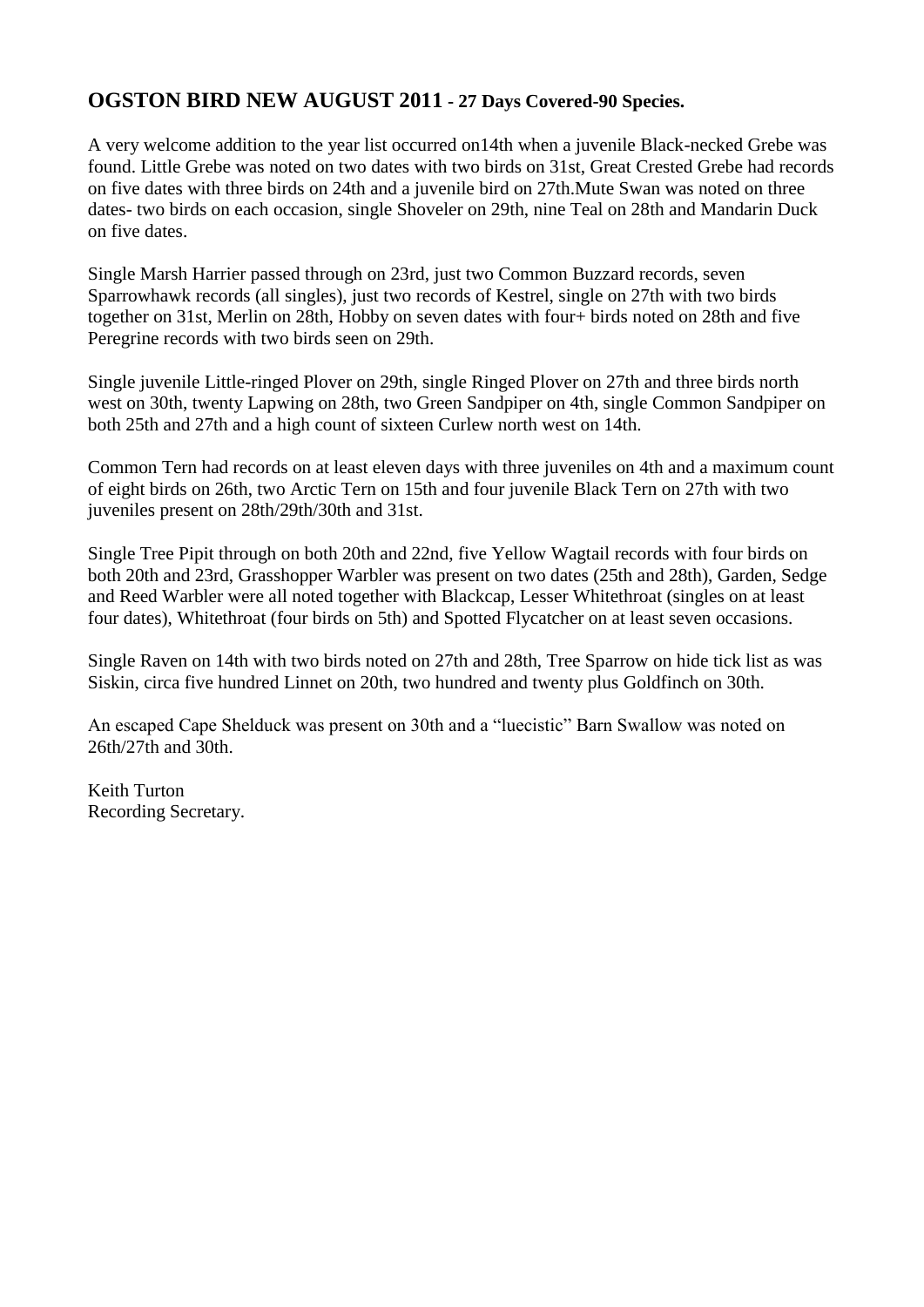#### **OGSTON BIRD NEWS SEPTEMBER 2011 - 25 Days Covered-91 Species.**

Little Grebe noted on three dates with six birds on 10th, Great Crested Grebe on four dates with twelve on 5th and two juveniles on 4th, Cormorant peaked at thirty two on 10th and Grey Heron had a best count of twenty four on 10th. There were five records of Greylag Geese with fourteen birds on three of the dates, just one record of Canada Geese with eighteen + on 15th.

Shelduck was noted on two dates with five birds on 25th, Shoveler on four (five on 16th), Teal on three dates (thirty one on 6th), Mandarin Duck on two (two birds on 3rd and 4th), Wigeon on three dates (twelve birds on 17th), two hundred and ninety eight Mallard on 3rd, single Gadwall on three dates, two Pintail on 24th and a very welcome addition to the year list when a Red-breasted Merganser was recorded on 24th.

Single Osprey was present on both 5th and 21st, there were at least nine sightings of Common Buzzard with six birds on both 18th and 27th, single records of Sparrowhawk on five dates, Kestrel was noted on eight days (all singles), seven Hobby sightings with three birds on 2nd and two Peregrine on 3rd.

Two Grey Partridge were diary entries on 15th (male and female), twelve Coot on 30th was the only record, and Pheasant, Green Woodpecker and Tawny Owl were all on hide tick list. Three Ringed Plover records with eight birds on 16th, two records of Lapwing with circa one hundred birds on 26th, three Dunlin records with five birds on two dates, single Common Snipe noted on 30th, single Common Sandpiper on four dates and single Greenshank on 15th.

Common Tern was recorded on five dates with three juveniles on 5th and a single juvenile Black Tern was noted on 16th.

Year list additions apart from the Red-breasted Merganser were: Lesser Spotted Woodpecker seen in the North car park on 16th and Stonechat with a single bird on 19th and two birds on 20th.

Other birds worthy of a mention were: Fieldfare (single bird on church steeple on 25th), single Lesser Whitethroat on three dates (seen last on 6th) Spotted Flycatcher 15th and 17th, five Lesser Redpoll on 24th and circa twenty Siskin on same date.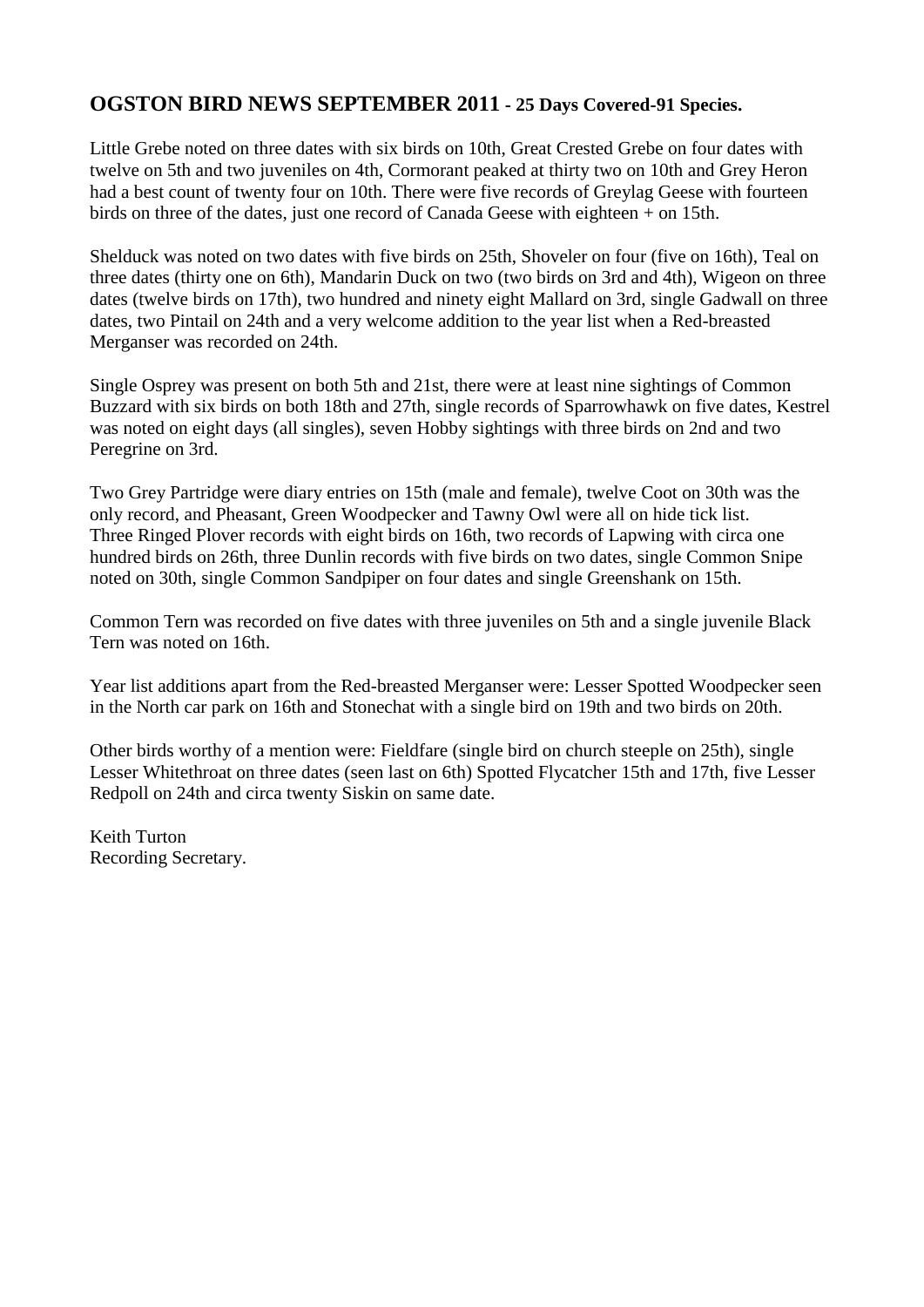#### **OGSTON BIRD NEWS OCTOBER 2011 - 28 Days Covered-90 Species.**

There were three records of Mute Swan each of two birds, three records of Whooper Swan with an adult on 8th, four birds on 9th and six birds on 13th, two records of Pink-footed Goose with two birds on 12th and circa one hundred and ten on 13th.

Seven records of Teal with eighty four birds on 26th, single Mandarin Duck on both 9th and 16th, six records of Wigeon with five birds together on 16th, single female Pintail noted on six dates, female Shoveler on both 19th and 20th, Pochard observed on three dates with six birds on 29th, five records of Tufted Duck with ten birds on 6th.A female Goldeneye was present on14th and three records of Goosander with three birds on 20th.

Two additions to the year list were a Brent Goose on 17th and a female Common Scoter on 11th and 12th.

Red Kites were recorded on both 20th and 23rd, single Osprey on 17th, four records of Common Buzzard with three birds on two dates, single Sparrowhawks (both male and female) on at least twelve dates, Kestrel on eight dates, single Hobby on 1st and Peregrine on 7th and 15th.

Seven species of wader were recorded with Golden Plover on three dates seven birds east on 23rd,up to eighty Lapwing noted, two Dunlin on 26th and singles on 27th and 29th, eight Common Snipe records with circa thirty two birds on 9th, single Redshank on 13th and two Curlew south on 14th and a single on 18th.

A juvenile/1st winter Little Gull was present from 09.15-09.25 hours on 29th, a second winter Kittiwake was recorded on 8th, an adult Yellow-legged Gull(27th) and a 3rd winter bird on (29th) also of interest was an adult Glaucous/Herring Gull hybrid recorded on 27th.

Sixty Skylark were noted on 9th ( south/ south west)and a further one hundred and two birds moved south on 13th, five records of Rock Pipit with two birds on 16th, Whinchat on four dates (all singles), a female Stonechat on 26th (There was also an unconfirmed report of a male on same date), four Fieldfare records with a best count of three hundred and eighty one on 14th moving west/south west, a massive one thousand and sixty Redwing were counted on same date also moving west south west, a female Blackcap was noted on four dates, Chiffchaff on at least five occasions with three birds on both 4th and 5th, three Raven records with a best count of four birds on 29th, single Brambling noted on 13th and 29th, two records of Lesser Redpoll with circa forty birds on 24th and circa 30 birds on 25th and two Crossbill records, one of six birds on 6th and eight birds south west on 16th.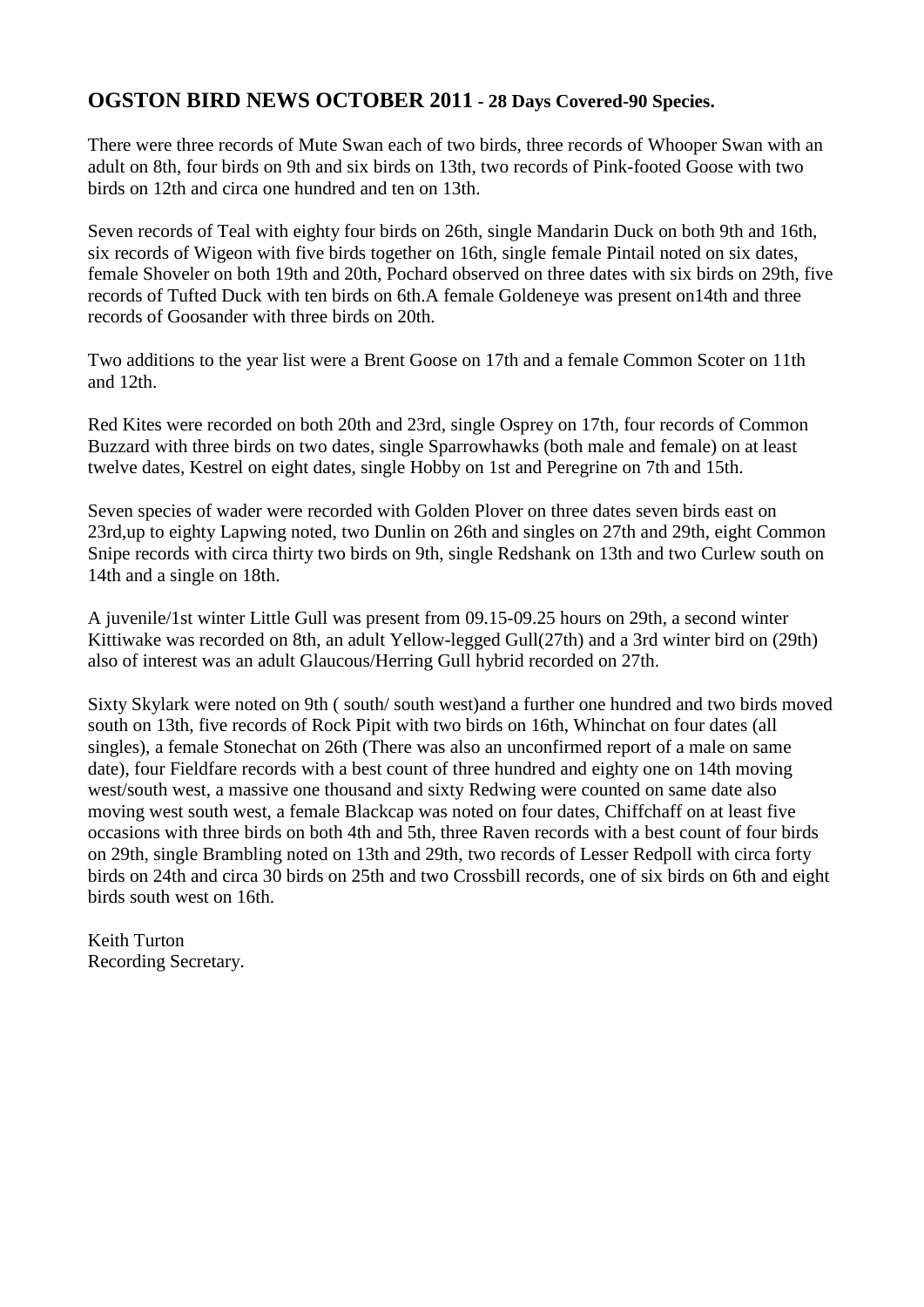#### **OGSTON BIRD NEWS NOVEMBER 2011 - 30- Days Covered 86 Species.**

Little Grebe had a best count of six birds on 3rd, Great Crested Grebe had eighteen birds on 22nd, maximum for Cormorant was the ninety one birds counted on 28th, Grey Heron had a best of seven on 8th, two Mute Swan were present on at least seven dates, thirty seven Whooper Swan on 5th must have been a great sight, likewise circa two hundred Pink-footed Geese on 6th whilst a further circa one hundred and fifty birds moved south east on 18th, there were at least six Greylag Geese records with five as a best count on three dates.

Teal numbers were at one hundred and thirty on 4th, Wigeon had a bet count of just five birds on 25th, just four Gadwall records with three birds on 8th/13th and 14th, two Shoveler records with three birds on 22nd, seven birds on 23rd was the best count for Pochard, fifty six Tufted Duck were noted on 13th, thirteen Goldeneye on 13th is the highest so far and single Goosander on five dates. A Red-breasted Merganser (redhead) was an excellent record on 12th.

A single Common Buzzard was noted on 23rd, a male and two female Sparrowhawk were diary entries on 2nd, an adult Peregrine on 1st, 16th and 24th, and single Kestrel on at least seven dates.

An excellent run of Golden Plover records both overhead and on the ground, maximum being one hundred and one birds on 15th, Lapwing had a best of circa one thousand birds on 15th, at least twelve Dunlin records with five together on 8th, a very welcome addition to the year list was a Jack Snipe seen on 11th (no details given) and four Common Snipe on 19th in Chapel Bay.

A very notable high count of eleven thousand one hundred and forty Woodpigeon on 6th totally eclipsed the former site record of five thousand plus.

Chiffchaff were noted (all singles) on at least eight dates, single male Blackcap on 2nd and 13th and there was a report in Derbyshire Times of Barn Swallows passing through on the very late date of 9th November, the details were sent by Chesterfield branch of RSPB.

Candidates for bird of the month were the two Water Pipits seen feeding near the Yacht Club with Meadow Pipits, single Great Northern Diver on 30th

Two Dipper were recorded on the River Amber at Milltown Inlet on 12th and a single bird on 23rd, seven Waxwings south on 21st was an excellent record and a single Common (Mealy) Redpoll on both 19th and 23rd.